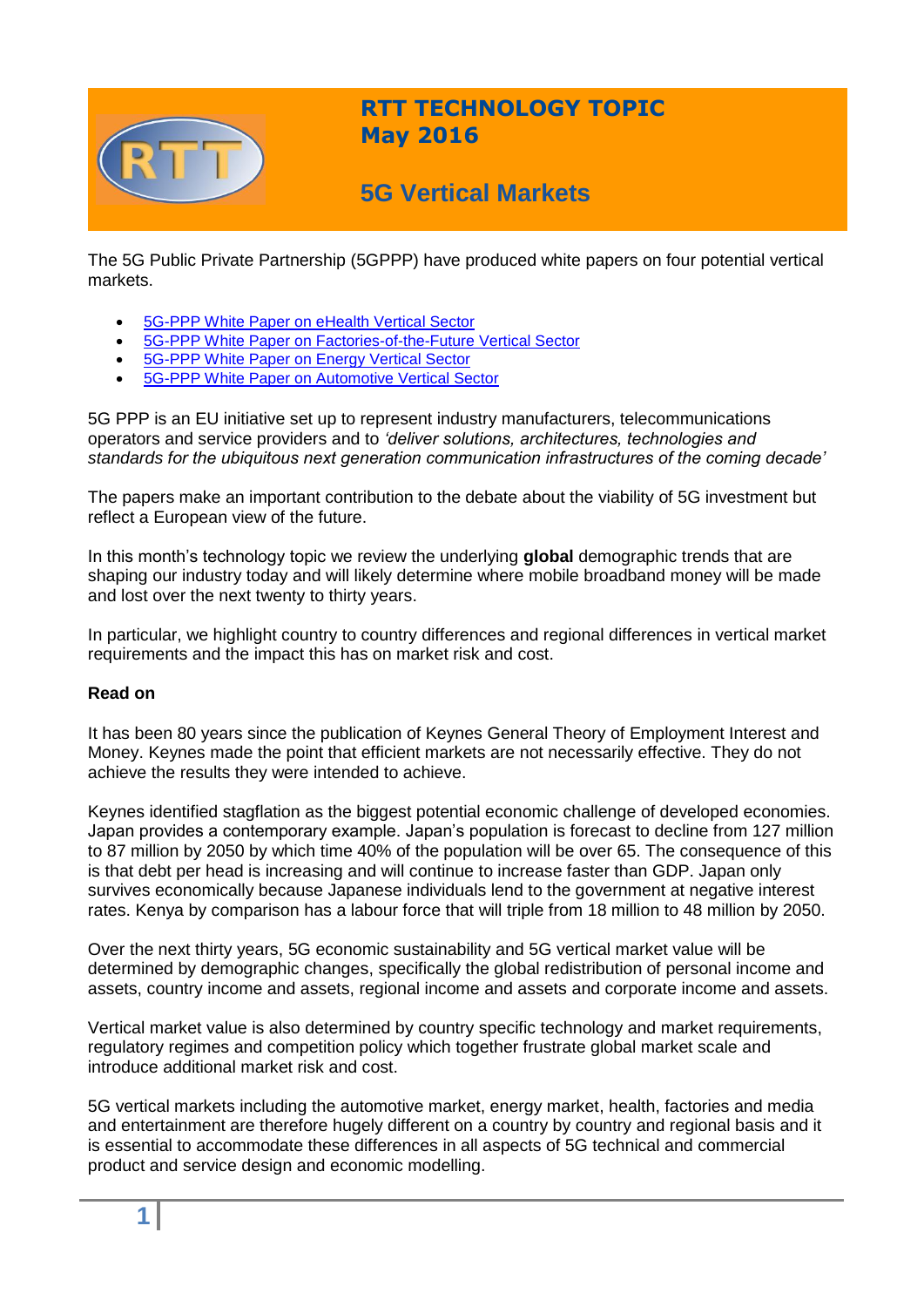#### **Regional and country specific differences in income and asset distribution – the impact of demographic dividends on 5G vertical market requirements and market value**

A report released in July 2015 by the United Nations projected the global population rising to more than 9.7 billion by 2050, up from just over 7.3 billion today. Today more than one billion people live in Africa, a population that has doubled in size in less than thirty years and likely to more than double in size again over the next thirty years, a growth equivalent to the current population of China. By 2050, 1 in 4 of the global population will be African. Asia will add another 900 million people.

Nine countries are expected to account for half of the world's population growth and they are almost all in Africa or Asia: India, Nigeria, Pakistan, Democratic Republic of the Congo, Ethiopia, Tanzania, Indonesia and Uganda.

Due partly to the legacy of the one child per family policy in China, India will enjoy a demographic dividend over China. The Indian population will catch up with China within a decade; India has a labour force growing at 1.7% per annum and a rate of investment equivalent to 38% of GDP and is benefiting from lower oil prices (helping to reduce double digit consumer inflation).

In contrast, the UK represents 1% of the world's population and accounts for 2% of the global economy highlighting the absurdity of the present Brexit campaign led by politicians who apparently consider that Britain is still a globally important colonial power.

Over 4 billion people remain off line. Fixed broadband penetration in Africa is less than 1%. Mobile broadband penetration in Africa is below 20% compared to more than 80% in Europe. 600 million people in Africa have no access to mains electricity or clean water.

## **Personal income and personal asset distribution**

An Oxfam/Credit Suisse study published in January this year suggested that by the end of this year, the wealthiest 1 per cent of the population will own more than 50% of the world's wealth. The \$1.9 trillion of wealth owned by the 80 top billionaires is equal to the bottom 50% of the rest of the world.

Equally significantly, savings often flow out of the host country. A decade ago, personal annual savings in China were in the region of one trillion dollars. Annual savings in China today are of the order of \$5 trillion dollars compared with \$3 trillion dollars in the USA. This at least partially explains why the last decade has been characterized by capital flows from savings rich emerging economies to highly indebted developed economies. \$4 trillion dollars of Chinese foreign currency has moved into US treasury bonds and other foreign currency assets and Chinese savers and companies could potentially own a much higher proportion of the world economy than do their US equivalents today.

Counter intuitively this means that vertical markets relying on infrastructure investment, for example roads, railways, hospitals and utility grids in developed economies, are largely financed by capital flows from developing economies. This is predicated on the assumption that there is more spending power in developed economies with spending power effectively determined by national and regional GDP. More spending power theoretically translates into higher investment returns.

Exchange rates theoretically reflect and balance out these changes in regional and country asset distribution at least for countries retaining control of their sovereign currency.

But this traditional model begins to unravel as developed economy markets become saturated. Mobile broadband ARPU provides an example particularly when analysed on the basis of traffic throughput. The assumption is that as bit rates increase, revenues should increase faster than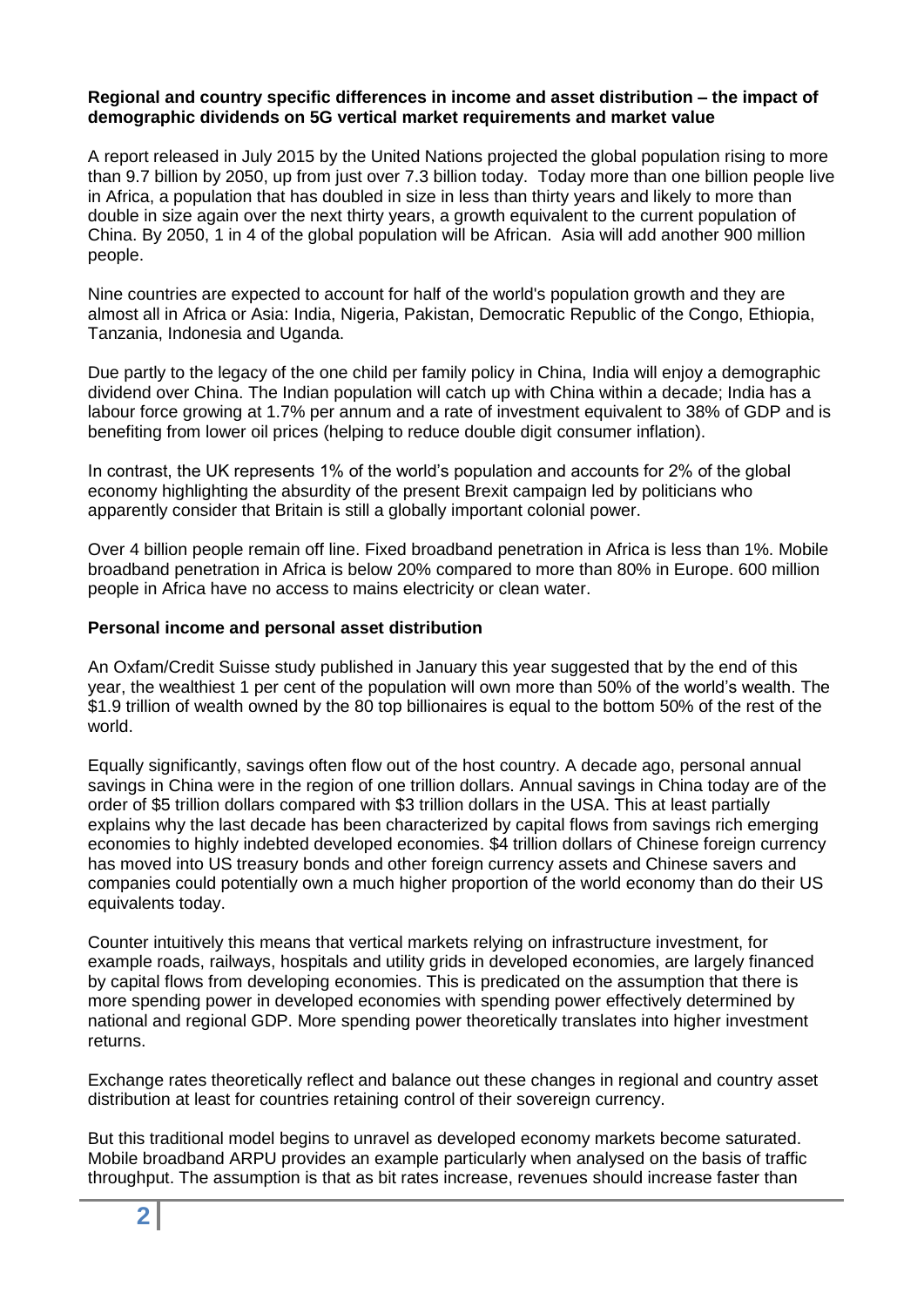costs but this is not universally observable. Even in developed markets where ARPU has remained relatively high, the US for example, there must be some doubt as to whether this is sustainable in the longer term.

Inherently all developed economies have the problem of a decline in numbers of people working both in actual and relative terms. Developing economies are mostly heading in the opposite and potentially more positive direction.

At a minimum this suggests that vertical market value in developed economies over the next ten to 30 years will increase at a slower rate than vertical market value in developing economies. This shift would accelerate dramatically if asset flows reversed and started to flow back to developing economies.

The developing economies that would grow the fastest are the countries with the most equal income and policies that emphasize health, literacy and female empowerment. Our December technology topic referenced Tanzania as an example. These countries are also the most politically stable.

National GDP is therefore a poor indicator of potential vertical market value and needs to be qualified by a combination of other factors including capital inflows and outflows and country specific political attitudes to investment and investment return and social capital. State enterprises account for 60% of the Chinese stock market and the Chinese state is the biggest shareholder in almost all the top 150 biggest Chinese companies. Some of these companies are large, successful and growing rapidly. Huawei (a privately held company) achieved over \$60 billion turnover last year and posted profits of \$5.5 billion. Tanzania by comparison has a GDP of \$50 billion.

## **Corporate income and corporate asset distribution and the impact on vertical market value**

The four US companies Google, Apple, Facebook, and Amazon, known as the GAFA quartet, have a combined turnover equivalent to the GDP of Denmark (\$340 billion dollars). Apple has a cash reserve of \$200 billion dollars; Google has a \$70 billion cash reserve. Their combined turnover is equivalent to the combined GDP of Kenya, Sudan, Ethiopia and Tanzania.

All four companies have multiple touch points with telecommunications. Google have their Loon sub space project and significant investment in self-driving cars. Facebook have their low cost internet connectivity project and a joint project with Eutelsat to bring broadband internet to Sub Sahara Africa. Apple dominates the smart phone and apps business by value and Amazon want to deliver parcels using radio controlled unmanned aerial vehicles.

All four companies are therefore potentially in a position to influence and facilitate 5G vertical markets including emerging economy markets and perhaps equally important, can afford to invest \$20 or \$30 billion dollars on a 5G physical layer with a minimal impact on their existing cash reserves.

## **Regional and country specific differences in vertical market value**

The definition of the physical layer is however also influenced by regional and country specific vertical market requirements. Denmark has the 32<sup>nd</sup> largest GDP in the world and the world's lowest level of income inequality. It is politically stable but has the highest consumption of antidepressant drugs by volume and value in Europe and a higher suicide rate than the UK.

Denmark therefore has significant healthcare costs as does Europe in general with health care spending presently running at 10% of GDP. Africa has 20 times less health professionals per 100,000 people and the average distance between a person and a medical centre is five miles. 70 million people in China suffer from chronic obstructive pulmonary disease (COPD) and/or asthma though whether the Chinese government is incentivised to mitigate this is open to question.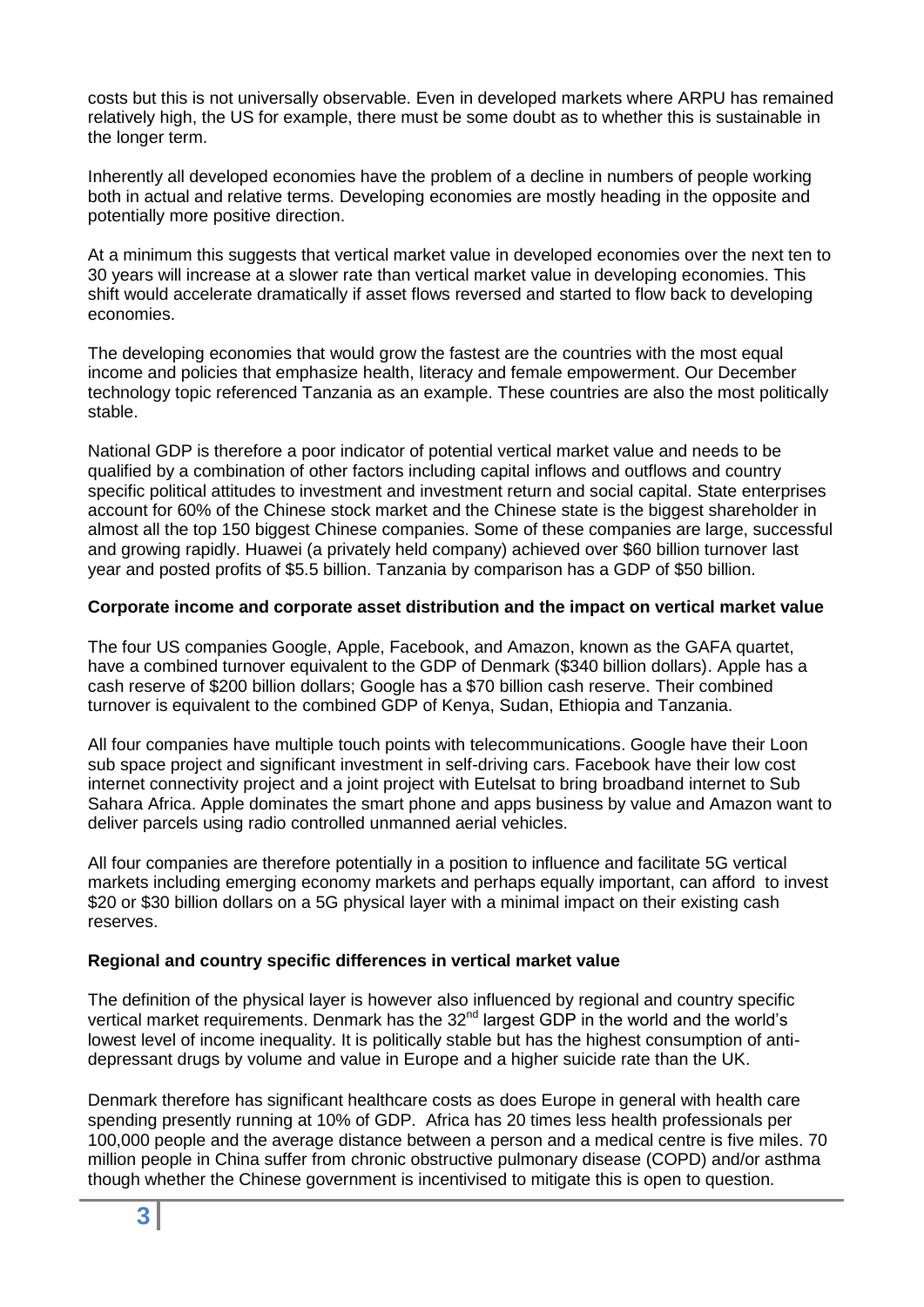So while ultimately we all tend to die of similar diseases, treatment cost and treatment methodologies and motivation vary widely from country to country. The regulatory environment can also vary substantially and products and services have to comply with country specific standards including health and safety and medical electronics safety and EMC standards. All of these slow market adoption.

One of the more intriguing examples is the automotive market. As with the eHealth market this is identified by 5GPPP as a critical enabling market, underwriting the future sustainability of 5G network investment.

There are over one million road deaths per year globally. The automotive market is dominated by a small number of very large companies who all have large R and D budgets. VW as an example spend \$12 billion dollars per year on research.

There are 35,000 fatal frontal accidents in Germany every year. This equates to 3.94 deaths per 100,000. Every death avoided can be calculated as 5G connectivity value. Iran by comparison tops the table of emerging economies with hazardous driving habits with 44 deaths per year per 100,000. There is therefore theoretically more vertical market value for 5G based collision avoidance in Iran than Germany though there are alternative options, more driving lessons for Iranians for example. The Germans could equally easily reduce their fatality rate to UK levels (less than three deaths per 100,000) by introducing speed limits on the autobahn.

## **Practical impact on 5G device and service design**

So it becomes apparent that any specific vertical market is not actually one market with one set of requirements but a range of country and regionally specific markets with country and regionally specific requirements realising added value in a range of different ways.

This adds complexity and cost and risk to the specification process and frustrates global market scale. There is also an issue that all of these markets require a low cost entry level range of products and services to get technology adoption started.

A comment recently from AT&T suggested that an LTE device price of \$5 dollars would be needed to unlock LTE IOT market opportunities. The present device cost is of the order of \$25 dollars. This is at least partly explained by the non-recurring engineering cost associated with developing user devices for each generation of cellular radio, a cost that has increased by an order of magnitude for each new physical layer. Assuming this cost continues to increase, the implied investment risk of bringing a 5G smart phone or IOT or MTC device to market will be of the order of \$20 to \$30 billion dollars. This level of investment could only feasibly be recovered from an extended global market which would need to include emerging economy markets.

The problem is that this development cost has to be recovered through product sales and royalty payments. Intel recently calculated that royalty payments on a \$400 Android or Windows smart phone were of the order of \$120 dollars almost equal to the component cost, with the two largest items being the cellular baseband and Wi-Fi chip each costing about \$50 dollars in royalty payments.

It is hard to see how 5G vertical markets, particularly 5G vertical markets in emerging economies can be developed from this existing 4G cost base let alone a higher cost base incurred to recover 5G development costs. Equally it is hard to see how developed economy vertical markets on their own can deliver sufficient added value.

For certain it is wise to be cautious about technology adoption rates in all vertical markets, a product of market fragmentation, regulatory and standards barriers and risk adverse customers. Vertical markets can potentially realise exceptional added value but unlocking that value will be a prolonged and expensive process.